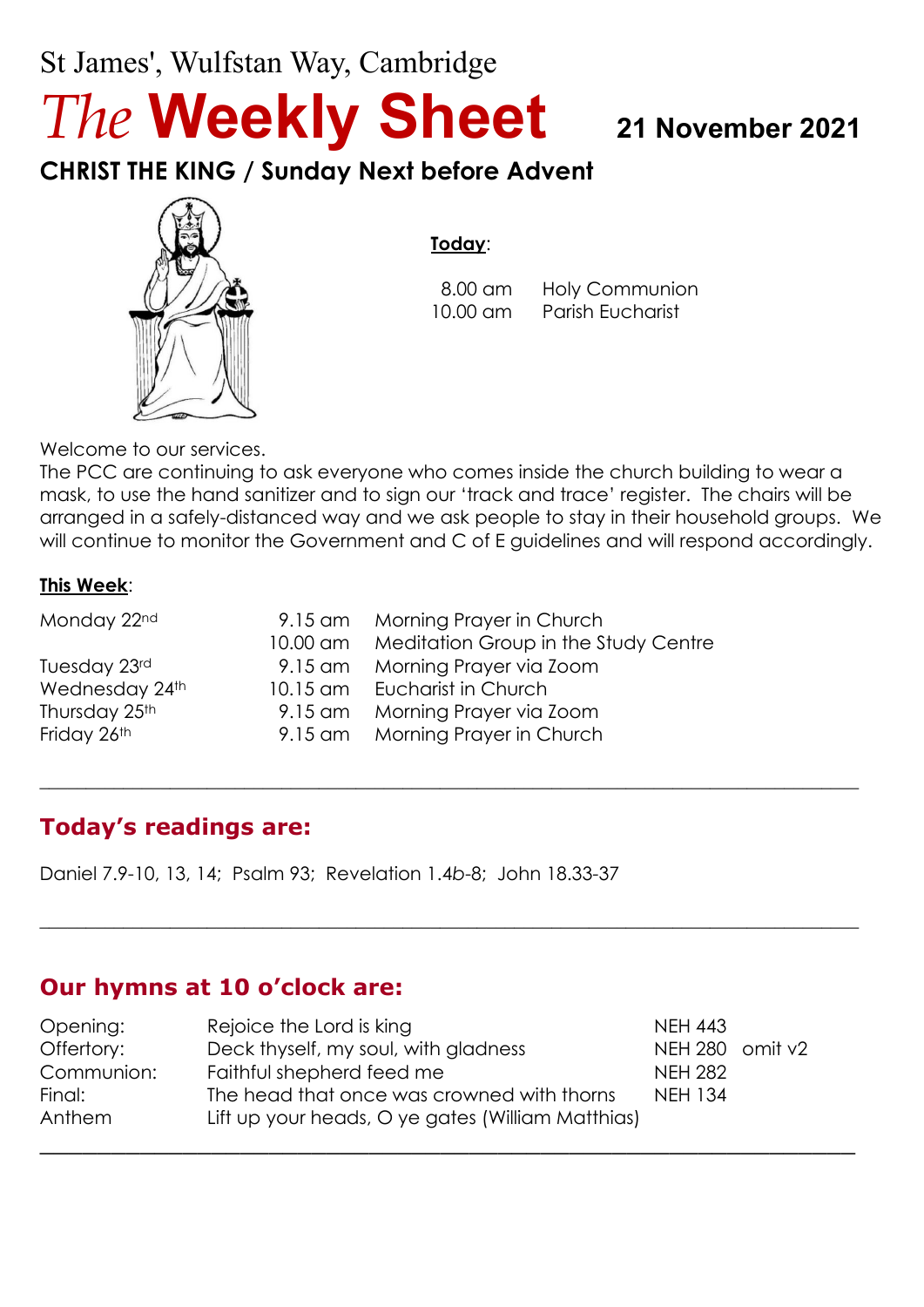## **Collect for today**

God the Father, help us to hear the call of Christ the King and to follow in his service, whose kingdom has no end; for he reigns with you and the Holy Spirit, one God, one glory.

## **Dates for your Diary**

Saturday 4 December Christmas Market with Wreath Making, 2 – 4 pm

\_\_\_\_\_\_\_\_\_\_\_\_\_\_\_\_\_\_\_\_\_\_\_\_\_\_\_\_\_\_\_\_\_\_\_\_\_\_\_\_\_\_\_\_\_\_\_\_\_\_\_\_\_\_\_\_\_\_\_\_\_\_\_\_\_\_\_\_\_\_\_\_\_\_\_\_\_\_\_\_\_\_\_\_\_

 $\_$  , and the set of the set of the set of the set of the set of the set of the set of the set of the set of the set of the set of the set of the set of the set of the set of the set of the set of the set of the set of th

 $\_$  , and the set of the set of the set of the set of the set of the set of the set of the set of the set of the set of the set of the set of the set of the set of the set of the set of the set of the set of the set of th

## **Daniel 7.9-10, 13, 14**

#### **Judgement before the Ancient One**

As I watched, thrones were set in place, and an Ancient One took his throne; his clothing was white as snow, and the hair of his head like pure wool; his throne was fiery flames, and its wheels were burning fire. A stream of fire issued and flowed out from his presence. A thousand thousand served him, and ten thousand times ten thousand stood attending him. The court sat in judgement, and the books were opened. As I watched in the night visions, I saw one like a human being coming with the clouds of heaven. And he came to the Ancient One and was presented before him. To him was given dominion and glory and kingship, that all peoples, nations, and languages should serve him. His dominion is an everlasting dominion that shall not pass away, and his kingship is one that shall never be destroyed.

## **Psalm 93**

The Lord is king and has put on / glorious ap/parel; the Lord has put on his glory and / girded him/self with / strength.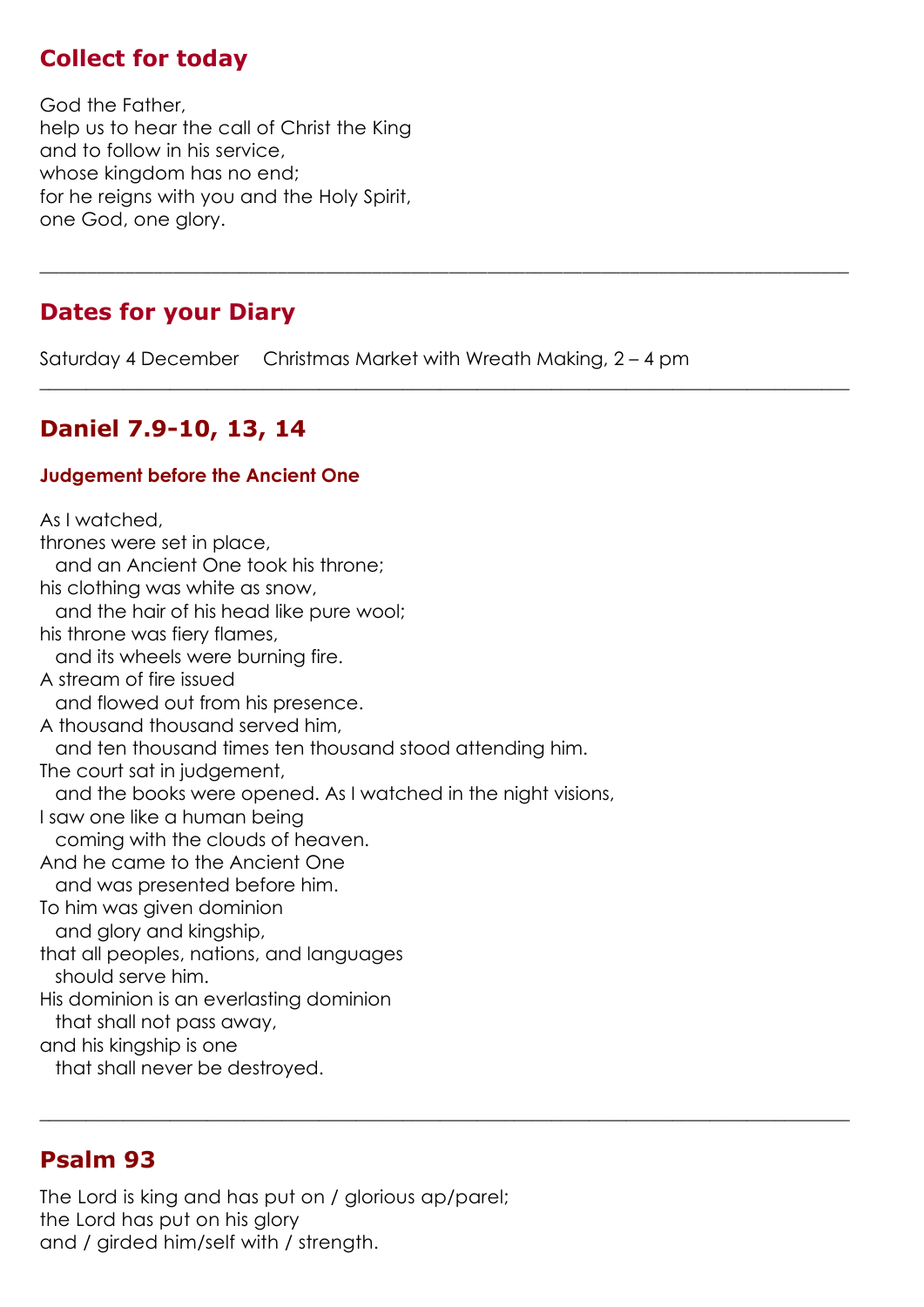He has made the whole / world so / sure that / it can/not be / moved. Your throne has been es/tablished from of / old; you / are from / ever/lasting. The floods have lifted up, O Lord, the floods have lifted / up their / voice; the floods lift / up their / pounding / waves. Mightier than the thunder of many waters, mightier than the / breakers of the / sea, the / Lord on / high is / mightier. Your testimonies are / very / sure; holiness adorns your / house, O / Lord, for / ever.

## **Revelation 1.4***b***-8**

John to the seven churches that are in Asia:

Grace to you and peace from him who is and who was and who is to come, and from the seven spirits who are before his throne, and from Jesus Christ, the faithful witness, the firstborn of the dead, and the ruler of the kings of the earth.

To him who loves us and freed us from our sins by his blood, and made us to be a kingdom, priests serving his God and Father, to him be glory and dominion for ever and ever. Amen. Look! He is coming with the clouds;

every eye will see him,

even those who pierced him;

and on his account all the tribes of the earth will wail.

So it is to be. Amen.

'I am the Alpha and the Omega', says the Lord God, who is and who was and who is to come, the Almighty.

\_\_\_\_\_\_\_\_\_\_\_\_\_\_\_\_\_\_\_\_\_\_\_\_\_\_\_\_\_\_\_\_\_\_\_\_\_\_\_\_\_\_\_\_\_\_\_\_\_\_\_\_\_\_\_\_\_\_

## **John 18.33-37**

Then Pilate entered the headquarters again, summoned Jesus, and asked him, 'Are you the King of the Jews?' Jesus answered, 'Do you ask this on your own, or did others tell you about me?' Pilate replied, 'I am not a Jew, am I? Your own nation and the chief priests have handed you over to me. What have you done?' Jesus answered, 'My kingdom is not from this world. If my kingdom were from this world, my followers would be fighting to keep me from being handed over to the Jews. But as it is, my kingdom is not from here.' Pilate asked him, 'So you are a king?' Jesus answered, 'You say that I am a king. For this I was born, and for this I came into the world, to testify to the truth. Everyone who belongs to the truth listens to my voice.'

\_\_\_\_\_\_\_\_\_\_\_\_\_\_\_\_\_\_\_\_\_\_\_\_\_\_\_\_\_\_\_\_\_\_\_\_\_\_\_\_\_\_\_\_\_\_\_\_\_\_\_\_\_\_\_\_\_\_

## **Readings for next Sunday, 28 November (The 1st Sunday of Advent)**

Jeremiah 33.14-16; Psalm 25.1-9; 1 Thessalonians 3.9-end; Luke 21.25-36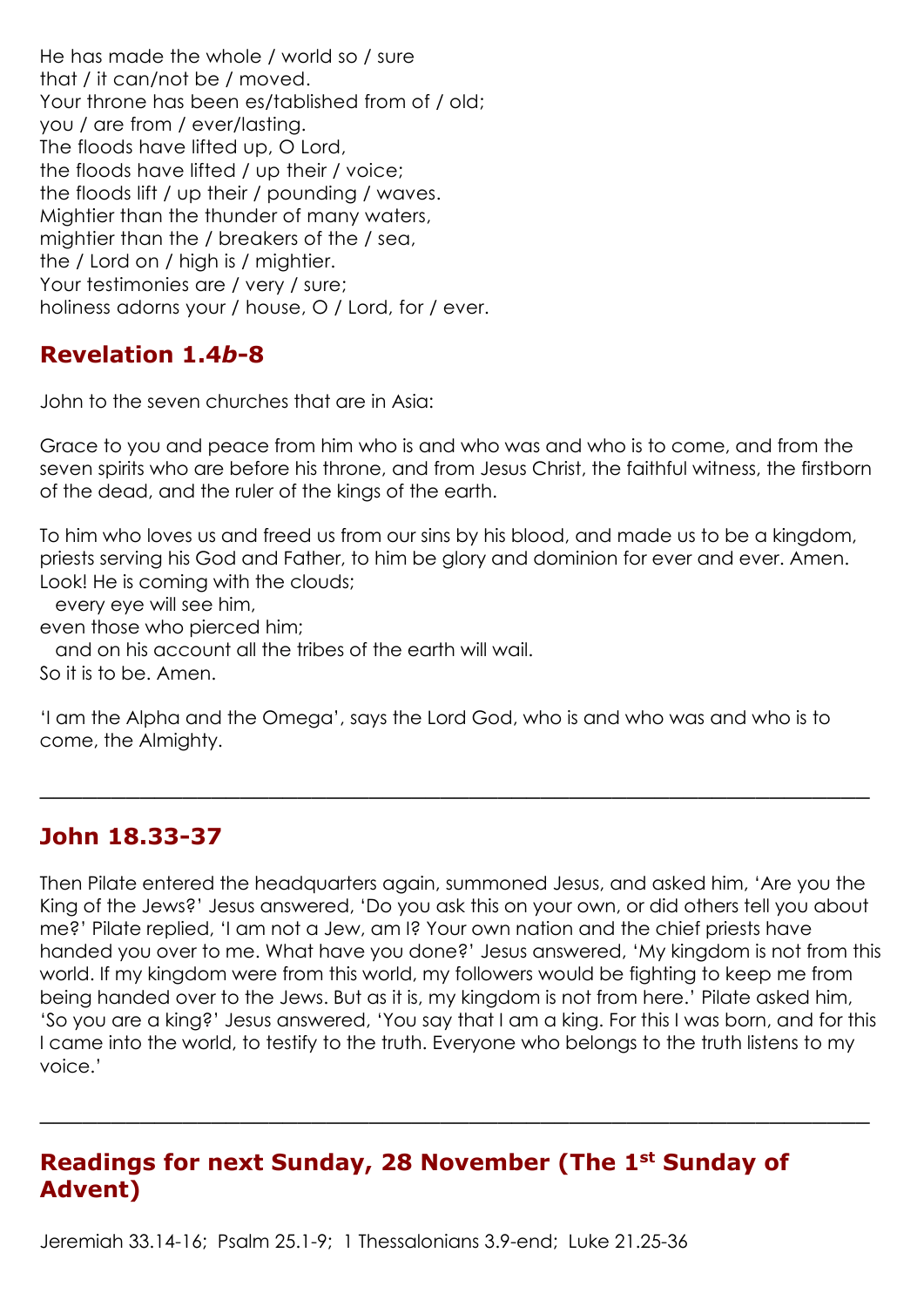*Please volunteer to help. Have a word with Steve, Anne or Rosie, or leave a message for Caroline in the office …*

**Christmas Market with Wreath Making, Saturday 4 December,** 2 - 4 pm.

As always we will be looking for as much help as possible in making this a fun occasion for the whole community. We would especially like your help please with:

Lots of **cakes**, especially homemade, for the cake stall.

Donations of **prizes** for the **raffle and tombola**

Items for the **bric-a-brac stall (Christmas-related only please)**

Help with **setting up, working on a stall and/or clearing away**

All offers of help greatly appreciated.

For the **Wreath making:** long stems (switches approximately 5-6′ long and 1/4″-1/2″ in diameter) of elder, dogwood, willow or similar woods to be given to Jacqui Worster nearer the time please.

**Advent Group - Hallelujah!** We will be listening to sections of Handel's *Messiah,* and delving into some of the bible passages he set to music, which also feature in our Sunday worship this Advent. In particular we will look at each passage in the light of different contexts and ask: what did it mean to those who first heard it? What did the early church make of it? What can it mean for us today? Each week there will be music to listen to, and some reading to do before the session. The group could meet on either Tuesday or Thursday from 8pm, and could take place on Zoom or in person. **Please let Steve or Anne know your preferences this week if you would like to come along.**

**Rosie's last Sunday** before maternity leave will be 5 December.

**CMS Boxes**. If you have been collecting for CMS and have a box at home; Maureen Gibbs or Alison Giles would be pleased to receive it from you for counting. Alternatively if you would prefer to count the change yourself, and hand over a cheque (made out to CMS) please also hand to Maureen or Alison as they have paperwork to complete when sending donations off on behalf of St James'. Thank you.

**Refreshments after church** - it would be lovely to bring these back! If you'd like to help, please talk to Anne or Rosie. At the moment it would have to happen outside, weather permitting.

**Our new 'Community Hub'** operates every Saturday between 10.30 am and 12.30 pm. We serve tea/coffee from the Nave offering people a chance to chat alongside food collection**. The tea and coffee is for all comers, including members of St James' congregation – please drop in if you can!** The range of food on offer will be more limited but the basics will still be available, including refrigerated items, for those who are struggling to pay for provisions. Donations will still be most welcome and these now need to be dropped off at church on Saturday mornings between 9 am and 10 am. Thank you.

 $\_$  , and the set of the set of the set of the set of the set of the set of the set of the set of the set of the set of the set of the set of the set of the set of the set of the set of the set of the set of the set of th